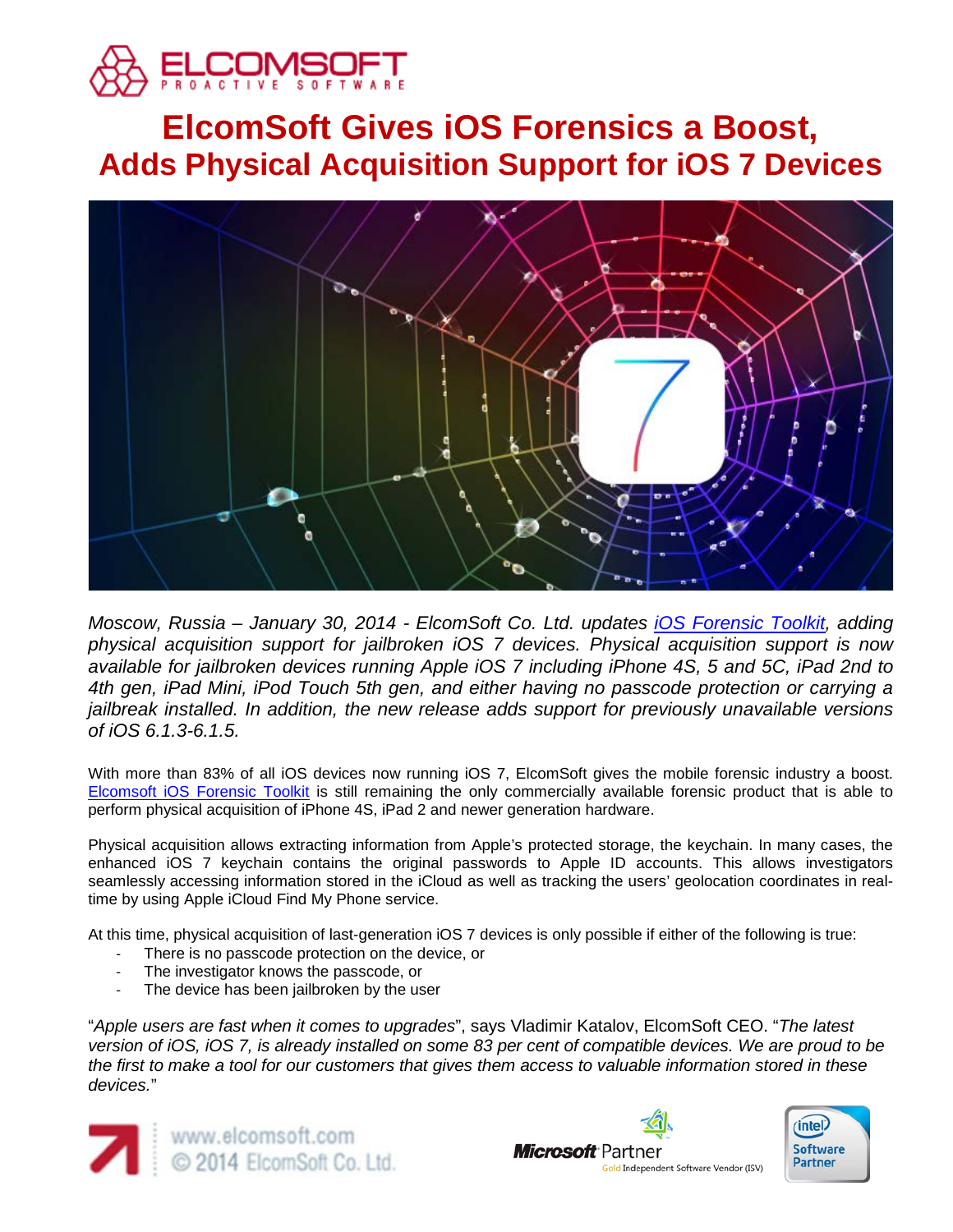

### **Background**

At this time, 8 models of iPhone, 7 models of iPad and 5 generations of iPod Touch are available. With more than 700 million iOS devices around and 83% of them using iOS 7, the updated [iOS Forensic Toolkit](http://www.elcomsoft.com/eift.html) opens the door to acquiring information from some 580 million devices.

## **iOS 7 Physical Acquisition**

Physical acquisition has long been the method of choice for accessing information stored in iOS devices among law enforcement and forensic customers. Physical acquisition allows investigators obtain the complete bit-precise image of the device in real time, including device secrets and unallocated data blocks that may contain deleted files and destroyed evidence. Physical acquisition returns significantly more information from the device than any other method such as logical acquisition or backup analysis, including data stored in Apple's protected storage, the keychain.

Finally, physical acquisition operates on fixed-timeframe basis, which guarantees timely delivery of the entire content of the device. Acquisition time depends on the model of the device being aquired, as well as on the amount of memory carried by that device. For example, acquisition time for a 32-GB iPhone 5 device is 25 minutes, while a 32- GB iPhone 4 with a slower controller is acquired in approximately 40 minutes.

With the release of iPhone 4S featuring stronger security, physical acquisition became impossible to all but ElcomSoft customers. [Elcomsoft iOS Forensic Toolkit](http://www.elcomsoft.com/eift.html) has been the first and remains the only commercially available product that can perform physical acquisition of last-generation Apple hardware running the latest versions of iOS up to and including iOS 7.

On jailbroken iOS 7 devices, iOS Forensic Toolkit can break the original passcode with brute force or dictionary attack. Passcode recovery speed on jailbroken iPhone 5 and 5C devices is approximately 15.5 passcodes per second, allowing iOS Forensic Toolkit to break typical 4-digit passcodes in about 10 minutes.

### **Physical Acquisition Benefits**

Physical acquisition offers numerous benefits over other acquisition methods. Fixed timeframe and guaranteed delivery are just a few things to mention. Physical is the only acquisition method that can extract the following information:

- 1. Cached (downloaded) mail, regardless of the type of an email account. Cached mail is not available in offline or online backups.
- 2. Geolocation data. While iTunes and iCloud backups contain only some very basic geolocation data, physical acquisition extracts comprehensive information including frequent locations and geolocation data requested by all Apple and third-party applications and system services. Geolocation information is requested (and stored) on many events such as using maps, calibrating the compass, for the purpose of tracking advertisements, when looking for mobile and Wi-Fi networks, etc. As a result, comprehensive geolocation data extracted with physical acquisition makes it possible to create a precise reconstruction of the phone owner's whereabouts for every minute of time.
- 3. System logs and crash logs, detailing which applications were launched or installed.
- 4. Cached application data, such as cached Web pages and addresses, and many other types of data are only available via physical acquisition. Considering that many iOS applications are using Internet access, the amount of cached data available via physical acquisition can be overwhelming.

### **Extended Keychain Acquisition**

iOS 7 introduced some changes to the format and content of Apple's protected storage, the keychain. In iOS 7 devices, a device registered to a certain Apple ID may contain a cached copy of the iCloud keychain for that Apple account, depending on whether or not the user authorized this feature. If present, this data opens a whole new perspective to forensic specialists, enabling instant access to stored passwords and credit card information stored in other Apple devices on the same Apple ID.